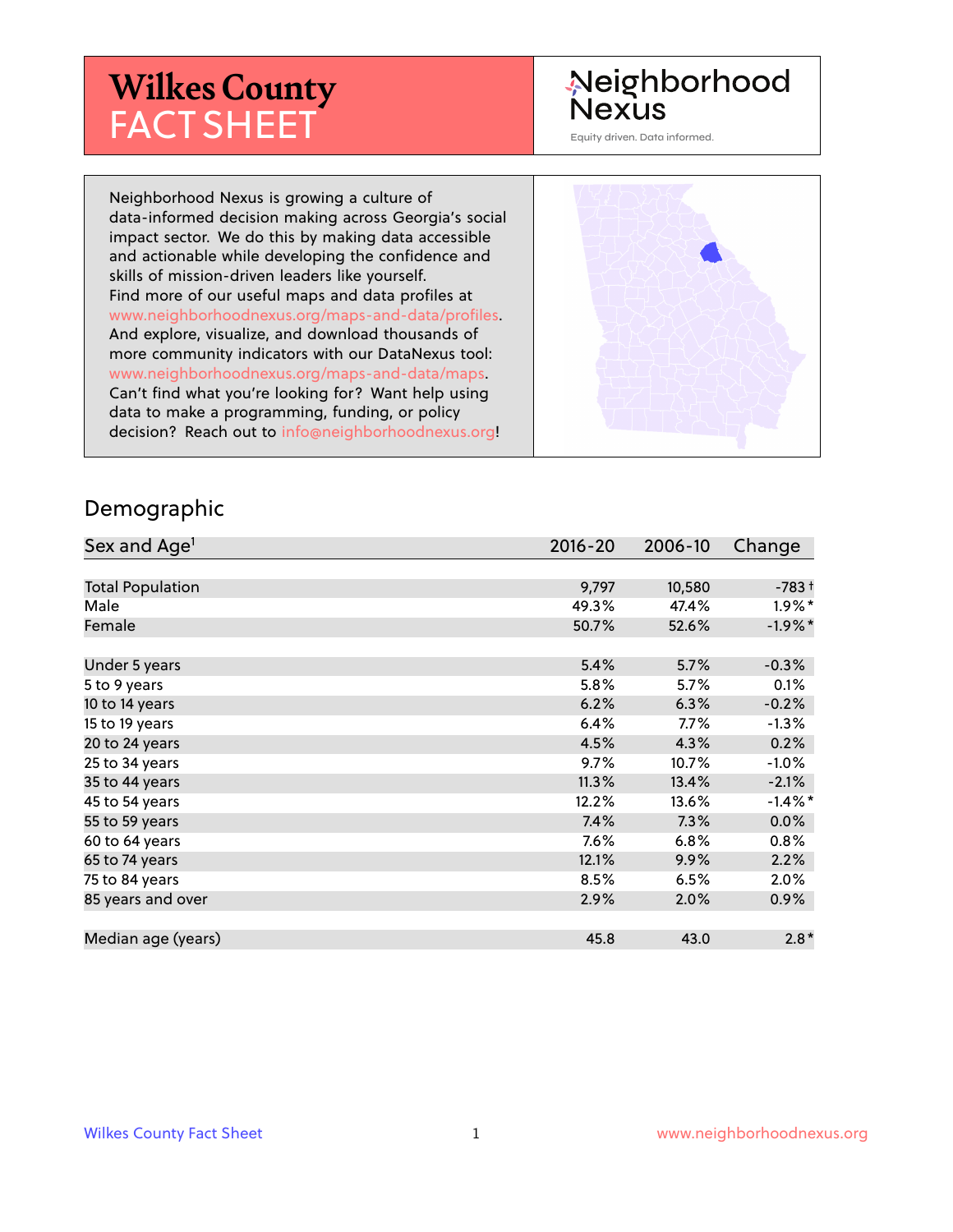# Demographic, continued...

| Race <sup>2</sup>                                   | $2016 - 20$ | 2006-10 | Change     |
|-----------------------------------------------------|-------------|---------|------------|
| <b>Total population</b>                             | 9,797       | 10,580  | $-783+$    |
| One race                                            | 98.4%       | 99.2%   | $-0.9%$    |
| White                                               | 53.4%       | 52.6%   | 0.8%       |
| <b>Black or African American</b>                    | 41.9%       | 44.5%   | $-2.6\%$ * |
| American Indian and Alaska Native                   | 0.1%        | 0.8%    | $-0.7%$ *  |
| Asian                                               | 0.0%        | 0.0%    | 0.0%       |
| Native Hawaiian and Other Pacific Islander          | 0.0%        | 0.0%    | 0.0%       |
| Some other race                                     | 3.0%        | 1.4%    | $1.6\%$ *  |
| Two or more races                                   | 1.6%        | 0.8%    | 0.9%       |
| Race alone or in combination with other race(s) $3$ | $2016 - 20$ | 2006-10 | Change     |
| Total population                                    | 9,797       | 10,580  | $-783+$    |
| White                                               | 54.9%       | 53.3%   | $1.5\%$ *  |
| <b>Black or African American</b>                    | 43.3%       | 45.0%   | $-1.7%$ *  |
| American Indian and Alaska Native                   | 0.2%        | 1.0%    | $-0.8%$    |
| Asian                                               | 0.1%        | 0.0%    | 0.1%       |
| Native Hawaiian and Other Pacific Islander          | 0.0%        | 0.0%    | 0.0%       |
| Some other race                                     | 3.1%        | 1.4%    | $1.6\%$ *  |
| Hispanic or Latino and Race <sup>4</sup>            | $2016 - 20$ | 2006-10 | Change     |
| <b>Total population</b>                             | 9,797       | 10,580  | $-783+$    |
| Hispanic or Latino (of any race)                    | 5.2%        | 2.9%    | $2.3%$ +   |
| Not Hispanic or Latino                              | 94.8%       | 97.1%   | $-2.3%$ +  |
| White alone                                         | 51.2%       | 52.0%   | $-0.7%$    |
| Black or African American alone                     | 41.9%       | 43.6%   | $-1.7\%$ * |
| American Indian and Alaska Native alone             | 0.1%        | 0.8%    | $-0.7%$ *  |
| Asian alone                                         | 0.0%        | 0.0%    | 0.0%       |
| Native Hawaiian and Other Pacific Islander alone    | 0.0%        | 0.0%    | 0.0%       |
| Some other race alone                               | 0.0%        | 0.0%    | 0.0%       |
| Two or more races                                   | 1.6%        | 0.8%    | 0.8%       |
| U.S. Citizenship Status <sup>5</sup>                | $2016 - 20$ | 2006-10 | Change     |
| Foreign-born population                             | 291         | 152     | 139        |
| Naturalized U.S. citizen                            | 20.3%       | 44.7%   | $-24.5%$   |
| Not a U.S. citizen                                  | 79.7%       | 55.3%   | 24.5%      |
| Citizen, Voting Age Population <sup>6</sup>         | $2016 - 20$ | 2006-10 | Change     |
| Citizen, 18 and over population                     | 7,513       | 8,209   | $-696*$    |
| Male                                                | 46.2%       | 47.6%   | $-1.4\%$ * |
| Female                                              | 53.8%       | 52.4%   | $1.4\%$ *  |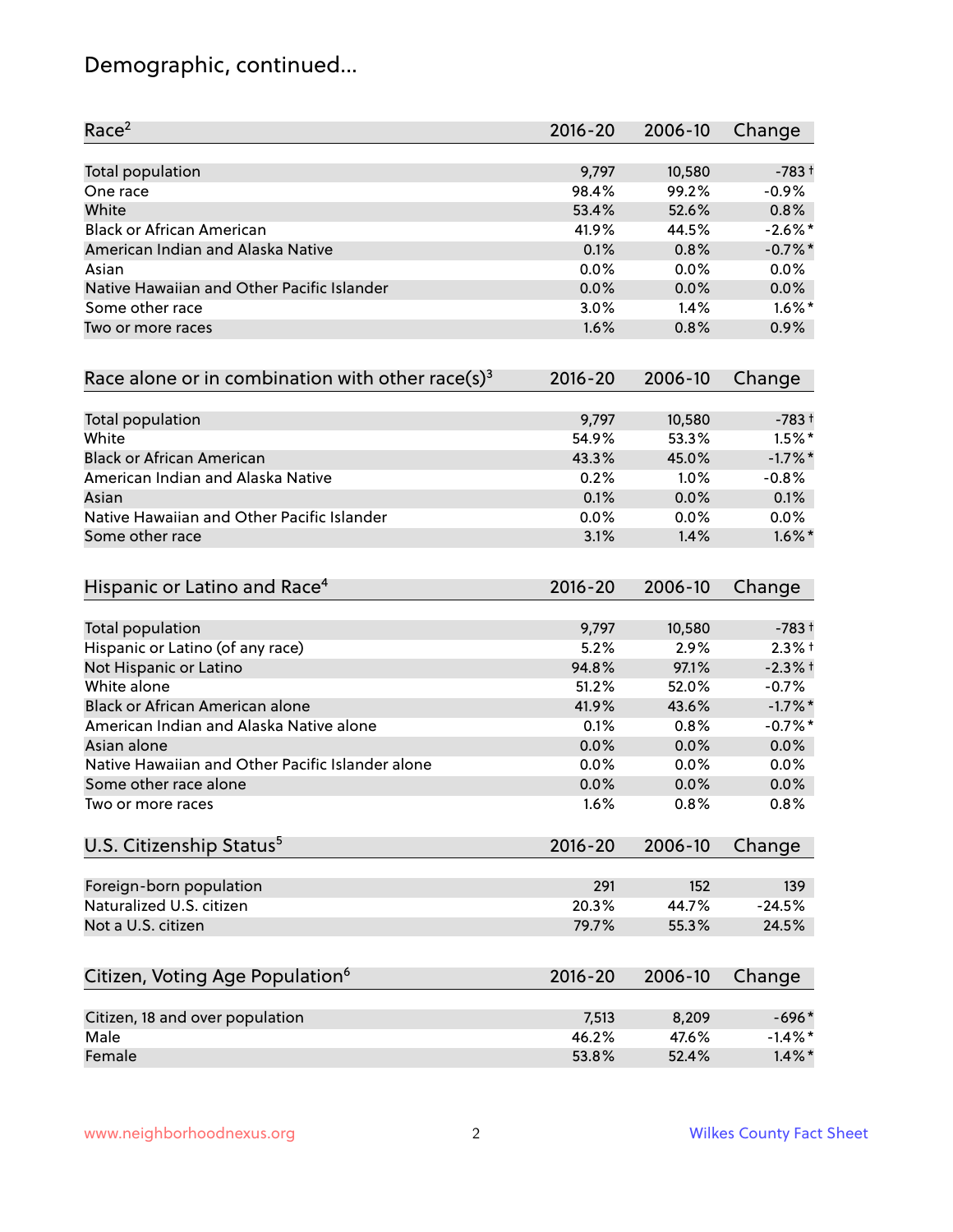#### Economic

| Income <sup>7</sup>                                 | $2016 - 20$ | 2006-10 | Change     |
|-----------------------------------------------------|-------------|---------|------------|
|                                                     |             |         |            |
| All households                                      | 4,115       | 3,999   | 116        |
| Less than \$10,000                                  | 9.7%        | 18.0%   | $-8.3\%$ * |
| \$10,000 to \$14,999                                | 10.3%       | 13.6%   | $-3.2%$    |
| \$15,000 to \$24,999                                | 19.4%       | 14.0%   | $5.4\%$ *  |
| \$25,000 to \$34,999                                | 8.2%        | 11.8%   | $-3.6%$    |
| \$35,000 to \$49,999                                | 10.9%       | 13.2%   | $-2.3%$    |
| \$50,000 to \$74,999                                | 21.7%       | 16.6%   | 5.1%       |
| \$75,000 to \$99,999                                | 8.6%        | 7.2%    | 1.4%       |
| \$100,000 to \$149,999                              | 8.3%        | 3.9%    | 4.4%*      |
| \$150,000 to \$199,999                              | 1.4%        | 0.9%    | 0.5%       |
| \$200,000 or more                                   | 1.5%        | 0.9%    | 0.6%       |
| Median household income (dollars)                   | 36,486      | 28,022  | 8,464*     |
| Mean household income (dollars)                     | 54,115      | 40,766  | 13,349*    |
| With earnings                                       | 62.8%       | 64.6%   | $-1.8%$    |
| Mean earnings (dollars)                             | 51,090      | 42,615  | 8,475*     |
| <b>With Social Security</b>                         | 46.6%       | 44.9%   | 1.7%       |
| Mean Social Security income (dollars)               | 17,357      | 12,188  | $5,169*$   |
| With retirement income                              | 26.5%       | 21.2%   | $5.3\%$ *  |
| Mean retirement income (dollars)                    | 31,882      | 19,452  | 12,430*    |
| With Supplemental Security Income                   | 7.0%        | $7.7\%$ | $-0.7%$    |
| Mean Supplemental Security Income (dollars)         | 8,867       | 8,115   | 752        |
| With cash public assistance income                  | 1.7%        | 1.3%    | 0.5%       |
| Mean cash public assistance income (dollars)        | 3,332       | 1,552   | 1,780      |
| With Food Stamp/SNAP benefits in the past 12 months | 18.0%       | 20.6%   | $-2.6%$    |
|                                                     |             |         |            |
| Families                                            | 2,531       | 2,495   | 36         |
| Less than \$10,000                                  | 8.7%        | 12.1%   | $-3.4%$    |
| \$10,000 to \$14,999                                | 2.2%        | 9.4%    | $-7.2%$ *  |
| \$15,000 to \$24,999                                | 12.9%       | 11.3%   | 1.5%       |
| \$25,000 to \$34,999                                | 7.9%        | 12.5%   | $-4.6%$    |
| \$35,000 to \$49,999                                | 11.7%       | 15.6%   | $-4.0%$    |
| \$50,000 to \$74,999                                | 26.8%       | 19.3%   | $7.5%$ *   |
| \$75,000 to \$99,999                                | 13.4%       | 11.2%   | 2.2%       |
| \$100,000 to \$149,999                              | 12.1%       | 5.7%    | $6.4\%$ *  |
| \$150,000 to \$199,999                              | 2.0%        | 1.5%    | 0.5%       |
| \$200,000 or more                                   | 2.4%        | 1.5%    | 1.0%       |
| Median family income (dollars)                      | 55,215      | 39,109  | 16,106*    |
| Mean family income (dollars)                        | 69,674      | 50,903  | 18,771*    |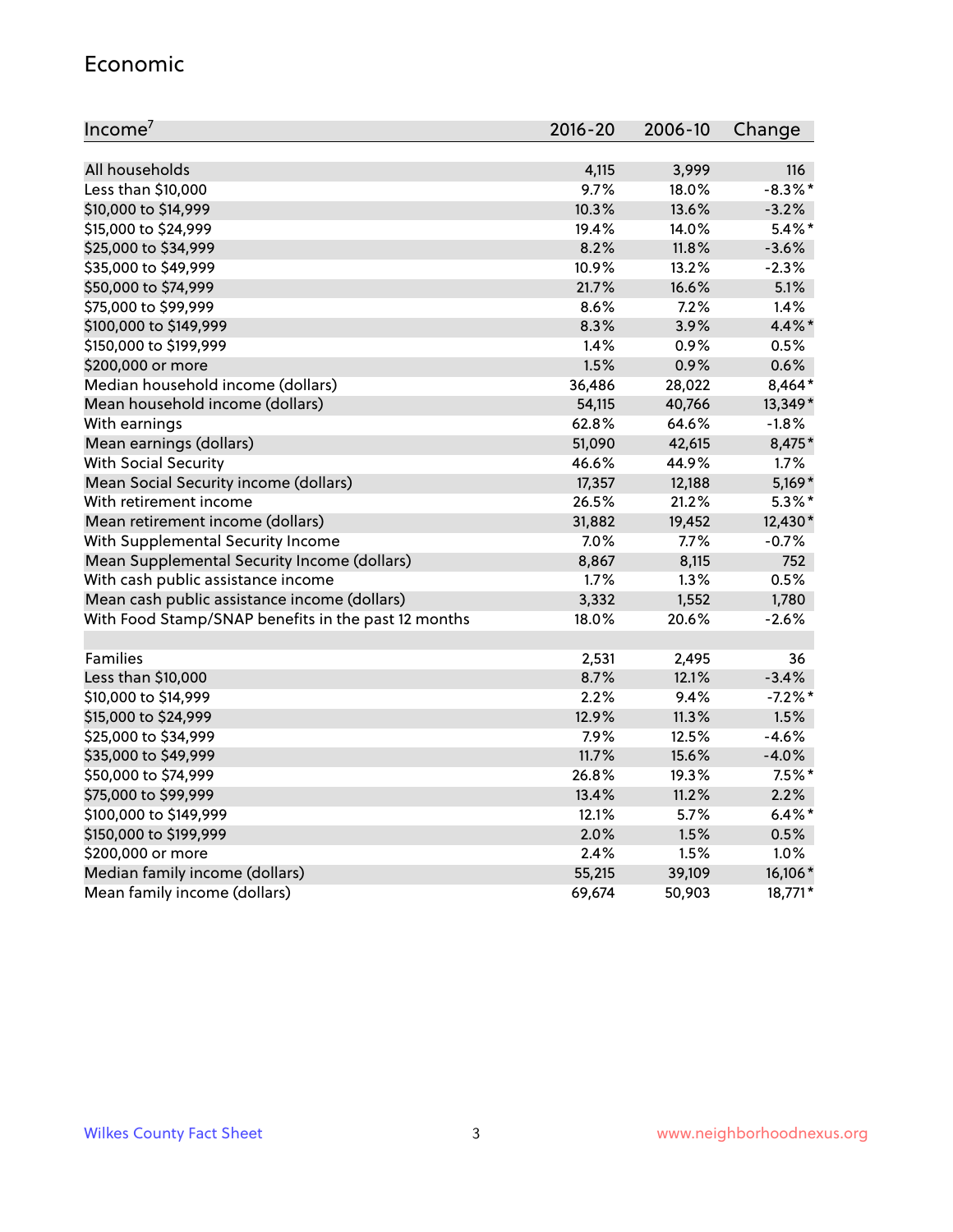#### Economic, continued...

| Income, continued <sup>8</sup>                                        | $2016 - 20$ | 2006-10 | Change      |
|-----------------------------------------------------------------------|-------------|---------|-------------|
|                                                                       |             |         |             |
| Nonfamily households                                                  | 1,584       | 1,504   | 80          |
| Median nonfamily income (dollars)                                     | 19,885      | 15,030  | 4,855*      |
| Mean nonfamily income (dollars)                                       | 27,795      | 23,058  | 4,736       |
| Median earnings for workers (dollars)                                 | 26,648      | 22,061  | 4,587*      |
| Median earnings for male full-time, year-round workers                | 37,788      | 36,993  | 795         |
| (dollars)                                                             |             |         |             |
| Median earnings for female full-time, year-round workers<br>(dollars) | 29,038      | 24,874  | 4,164*      |
| Per capita income (dollars)                                           | 23,265      | 16,993  | $6,271*$    |
|                                                                       |             |         |             |
| Families and People Below Poverty Level <sup>9</sup>                  | 2016-20     | 2006-10 | Change      |
|                                                                       |             |         |             |
| <b>All families</b>                                                   | 18.6%       | 21.2%   | $-2.7%$     |
| With related children under 18 years                                  | 34.6%       | 33.6%   | 1.0%        |
| With related children under 5 years only                              | 39.8%       | 54.2%   | $-14.4%$    |
| Married couple families                                               | 12.6%       | 8.6%    | 4.1%        |
| With related children under 18 years                                  | 23.7%       | 9.4%    | 14.2%       |
| With related children under 5 years only                              | 43.9%       | 56.7%   | $-12.8%$    |
| Families with female householder, no husband present                  | 26.9%       | 42.2%   | $-15.3%$    |
| With related children under 18 years                                  | 46.5%       | 59.0%   | $-12.5%$    |
| With related children under 5 years only                              | 0.0%        | 56.4%   | $-56.4\%$ * |
| All people                                                            | 22.4%       | 25.5%   | $-3.0%$     |
| Under 18 years                                                        | 34.2%       | 37.7%   | $-3.4%$     |
| Related children under 18 years                                       | 34.1%       | 38.6%   | $-4.5%$     |
| Related children under 5 years                                        | 37.5%       | 72.2%   | $-34.7%$ *  |
| Related children 5 to 17 years                                        | 32.9%       | 26.4%   | 6.4%        |
|                                                                       |             |         |             |
| 18 years and over                                                     | 19.4%       | 22.0%   | $-2.6%$     |
| 18 to 64 years                                                        | 19.7%       | 23.4%   | $-3.7%$     |
| 65 years and over                                                     | 18.5%       | 17.2%   | 1.3%        |
| People in families                                                    | 20.2%       | 22.8%   | $-2.7%$     |
| Unrelated individuals 15 years and over                               | 32.0%       | 37.7%   | $-5.7%$     |
|                                                                       |             |         |             |
| Non-Hispanic white people                                             | 8.3%        | 18.8%   | $-10.6\%$ * |
| Black or African-American people                                      | 35.5%       | 33.8%   | 1.7%        |
| Asian people                                                          | (X)         | (X)     | (X)         |
| Hispanic or Latino people                                             | 62.9%       | 13.8%   | 49.0%*      |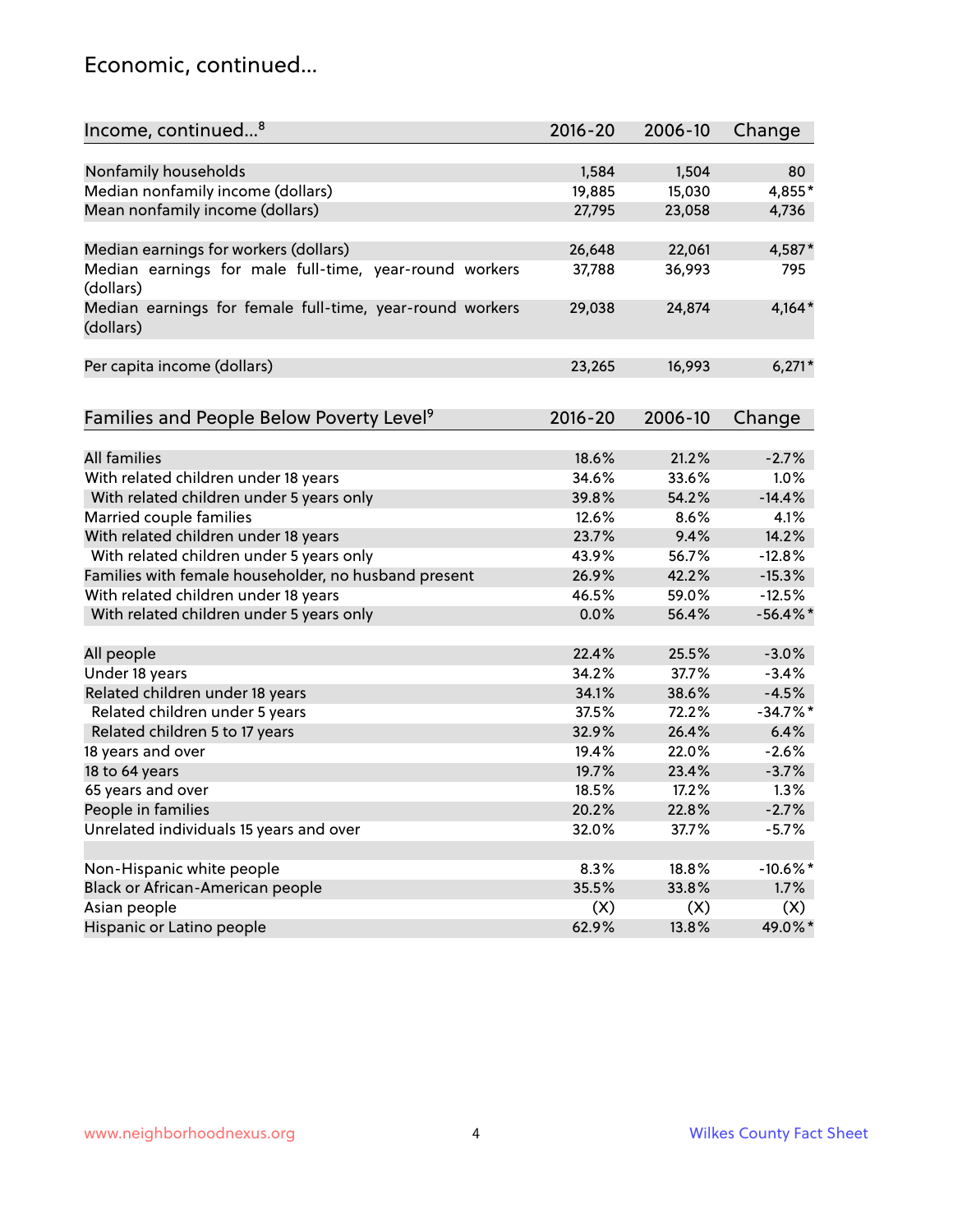# Employment

| Employment Status <sup>10</sup>                                                               | 2010        | 2020    | Change     |
|-----------------------------------------------------------------------------------------------|-------------|---------|------------|
| In Labor Force                                                                                | 3,712       | 4,017   | 4,017      |
| <b>Unemployment Rate</b>                                                                      | 6.7%        | 13.2%   | $-6.5%$    |
| Industry <sup>11</sup>                                                                        | $2016 - 20$ | 2006-10 | Change     |
|                                                                                               |             |         |            |
| Civilian employed population 16 years and over                                                | 3,876       | 3,646   | 230        |
| Agriculture, forestry, fishing and hunting, and mining                                        | 4.3%        | 7.1%    | $-2.8%$    |
| Construction                                                                                  | 5.1%        | 8.4%    | $-3.4%$    |
| Manufacturing                                                                                 | 17.1%       | 16.1%   | 1.0%       |
| Wholesale trade                                                                               | 1.8%        | 5.4%    | $-3.6%$    |
| Retail trade                                                                                  | 12.2%       | 9.7%    | 2.5%       |
| Transportation and warehousing, and utilities                                                 | 5.3%        | 5.2%    | 0.2%       |
| Information                                                                                   | 0.7%        | 1.5%    | $-0.8%$    |
| Finance and insurance, and real estate and rental and leasing                                 | 4.3%        | 5.8%    | $-1.6%$    |
| Professional, scientific, and management, and administrative<br>and waste management services | 7.0%        | 2.9%    | 4.1%*      |
| Educational services, and health care and social assistance                                   | 24.8%       | 21.7%   | 3.0%       |
| Arts, entertainment, and recreation, and accommodation and<br>food services                   | 5.5%        | 5.5%    | $-0.0%$    |
| Other services, except public administration                                                  | 4.4%        | 3.5%    | 0.9%       |
| <b>Public administration</b>                                                                  | 7.5%        | 7.1%    | 0.4%       |
| Occupation <sup>12</sup>                                                                      | $2016 - 20$ | 2006-10 | Change     |
|                                                                                               |             |         |            |
| Civilian employed population 16 years and over                                                | 3,876       | 3,646   | 230        |
| Management, business, science, and arts occupations                                           | 22.5%       | 29.2%   | $-6.7\%$ * |
| Service occupations                                                                           | 23.3%       | 15.0%   | $8.2\%$ *  |
| Sales and office occupations                                                                  | 19.4%       | 18.2%   | 1.2%       |
| Natural<br>resources,<br>construction,<br>and<br>maintenance<br>occupations                   | 10.6%       | 16.5%   | $-5.9\%$ * |
| Production, transportation, and material moving occupations                                   | 24.1%       | 21.0%   | 3.1%       |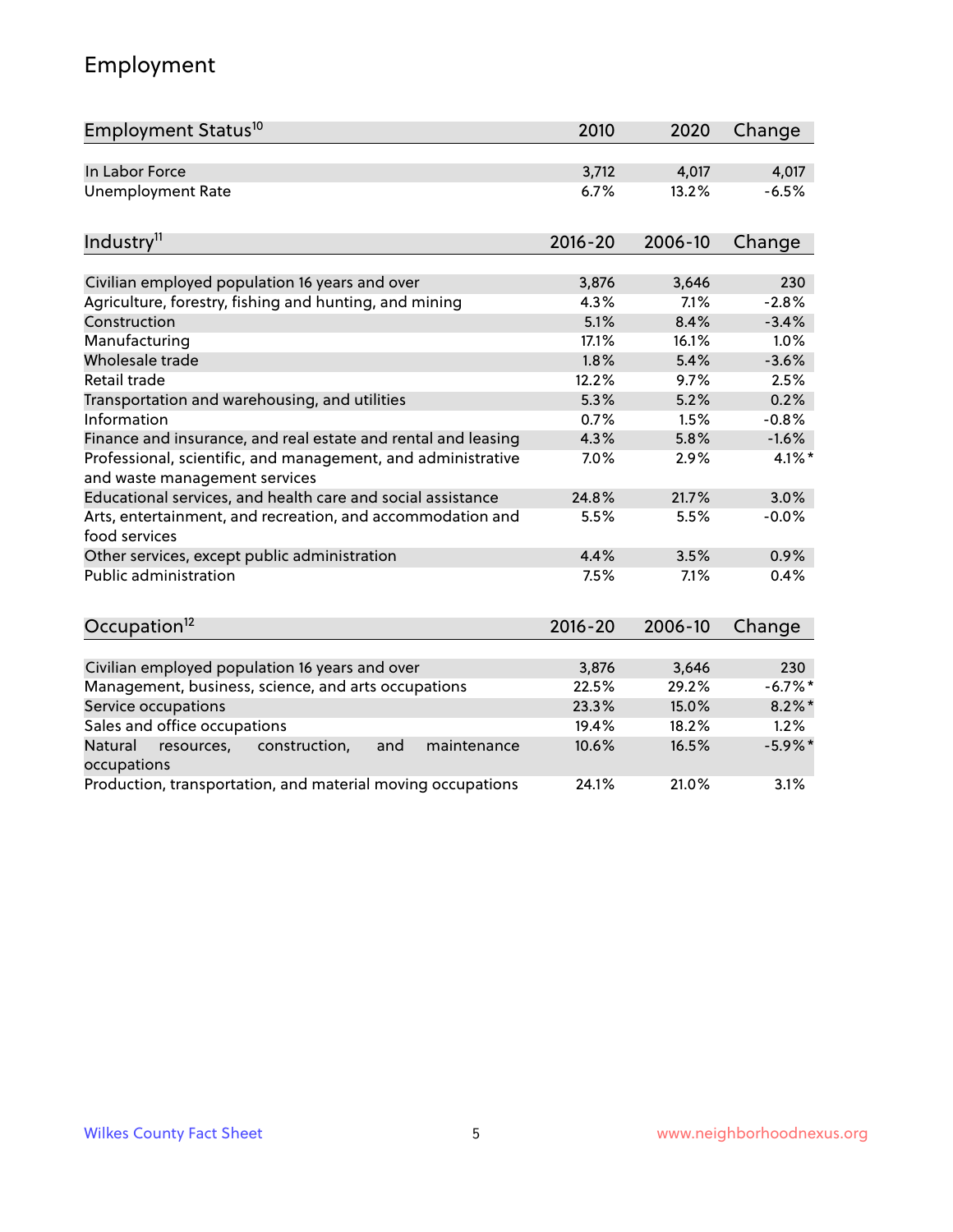# Employment, continued...

| Class of Worker <sup>13</sup>                          | $2016 - 20$ | 2006-10 | Change   |
|--------------------------------------------------------|-------------|---------|----------|
| Civilian employed population 16 years and over         | 3,876       | 3,646   | 230      |
| Private wage and salary workers                        | 73.5%       | 73.0%   | 0.5%     |
| Government workers                                     | 18.1%       | 22.1%   | $-4.0%$  |
| Self-employed in own not incorporated business workers | 8.0%        | 4.8%    | 3.3%     |
| <b>Unpaid family workers</b>                           | 0.4%        | 0.1%    | 0.3%     |
|                                                        |             |         |          |
| Job Flows <sup>14</sup>                                | 2019        | 2010    | Change   |
| Total Jobs in county                                   | 2,590       | 2,935   | $-345$   |
| Held by residents of county                            | 54.9%       | 57.4%   | $-2.5%$  |
| Held by non-residents of county                        | 45.1%       | 42.6%   | 2.5%     |
|                                                        |             |         |          |
| Jobs by Industry Sector <sup>15</sup>                  | 2019        | 2010    | Change   |
| Total Jobs in county                                   | 2,590       | 2,935   | $-345$   |
| Goods Producing sectors                                | 25.0%       | 22.9%   | 2.1%     |
| Trade, Transportation, and Utilities sectors           | 22.2%       | 19.1%   | 3.1%     |
| All Other Services sectors                             | 52.7%       | 57.9%   | $-5.2%$  |
|                                                        |             |         |          |
| Total Jobs in county held by county residents          | 1,422       | 1,685   | $-263$   |
| <b>Goods Producing sectors</b>                         | 25.0%       | 27.2%   | $-2.2%$  |
| Trade, Transportation, and Utilities sectors           | 17.2%       | 16.9%   | 0.2%     |
| All Other Services sectors                             | 57.9%       | 55.9%   | 2.0%     |
| Jobs by Earnings <sup>16</sup>                         | 2019        | 2010    | Change   |
|                                                        |             |         |          |
| Total Jobs in county                                   | 2,590       | 2,935   | $-345$   |
| Jobs with earnings \$1250/month or less                | 29.3%       | 32.8%   | $-3.5%$  |
| Jobs with earnings \$1251/month to \$3333/month        | 33.4%       | 46.1%   | $-12.7%$ |
| Jobs with earnings greater than \$3333/month           | 37.3%       | 21.1%   | 16.2%    |
|                                                        |             |         |          |
| Total Jobs in county held by county residents          | 1,422       | 1,685   | $-263$   |
| Jobs with earnings \$1250/month or less                | 28.1%       | 30.5%   | $-2.4%$  |
| Jobs with earnings \$1251/month to \$3333/month        | 37.3%       | 49.3%   | $-12.0%$ |
| Jobs with earnings greater than \$3333/month           | 34.6%       | 20.2%   | 14.4%    |
| Jobs by Age of Worker <sup>17</sup>                    | 2019        | 2010    | Change   |
|                                                        |             |         |          |
| Total Jobs in county                                   | 2,590       | 2,935   | $-345$   |
| Jobs with workers age 29 or younger                    | 17.7%       | 17.7%   | $-0.0%$  |
| Jobs with workers age 30 to 54                         | 50.0%       | 59.3%   | $-9.3%$  |
| Jobs with workers age 55 or older                      | 32.3%       | 23.0%   | 9.3%     |
|                                                        |             |         |          |
| Total Jobs in county held by county residents          | 1,422       | 1,685   | $-263$   |
| Jobs with workers age 29 or younger                    | 15.5%       | 15.3%   | 0.3%     |
| Jobs with workers age 30 to 54                         | 48.9%       | 58.3%   | $-9.4%$  |
| Jobs with workers age 55 or older                      | 35.5%       | 26.4%   | 9.1%     |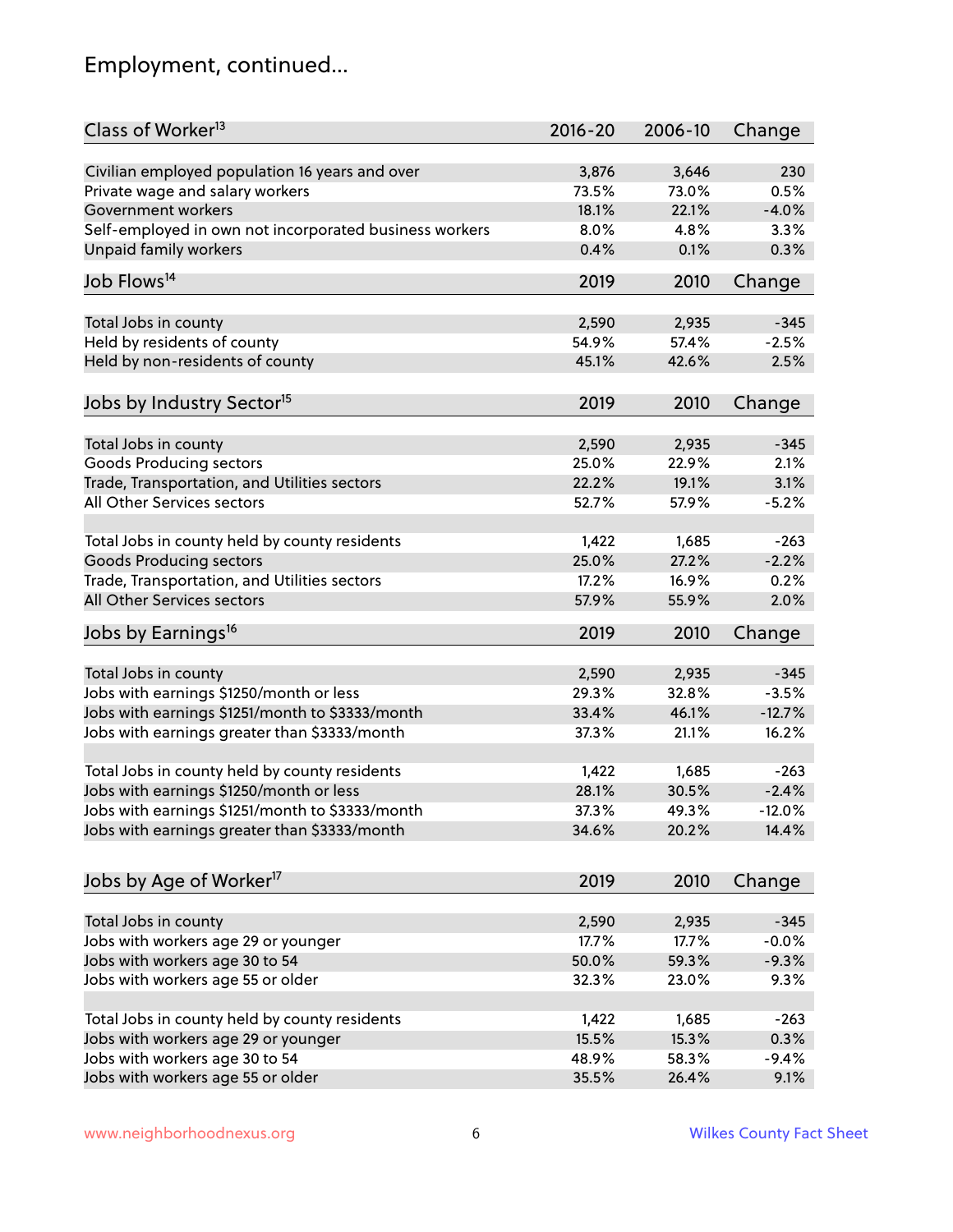#### Education

| Early Learning <sup>18</sup>                        |               |              | 2022       |
|-----------------------------------------------------|---------------|--------------|------------|
| Licensed Capacity of Early Learning Centers         |               |              | 165        |
| Licenced capacity per 1,000 children ages 0-4       |               |              | 332.7      |
| School Enrollment <sup>19</sup>                     | 2022          | 2010         | Change     |
|                                                     |               |              |            |
| <b>Enrolled in Public School</b>                    | 1,322         | 1,689        | $-367$     |
| White                                               | 34.5%         | 39.2%        | $-4.7%$    |
| <b>Black or African-American</b>                    | 49.5%<br>0.9% | 51.7%        | $-2.2%$    |
| Asian<br><b>Native American</b>                     | 0.1%          | 0.0%         | 0.9%       |
|                                                     |               | 0.0%         | 0.1%       |
| Pacific Islander<br><b>Biracial or Multi-Racial</b> | 0.1%<br>6.3%  | 0.0%<br>3.4% | 0.0%       |
|                                                     |               |              | 2.9%       |
| Hispanic or Latino                                  | 8.6%          | 4.9%         | 3.7%       |
| Georgia Milestones: 3rd Grade Reading <sup>20</sup> |               |              | 2019       |
| Number of Students Tested                           |               |              | 117        |
| Proficient or Distinguished                         |               |              | 41.9%      |
| Georgia Milestones: 8th Grade Math <sup>21</sup>    |               |              | 2019       |
| <b>Number of Students Tested</b>                    |               |              | 97         |
| Proficient or Distinguished                         |               |              | 55.7%      |
| Graduation Rates <sup>22</sup>                      | 2021          | 2012         | Change     |
| Cohort                                              | 103           | 115          | $-12$      |
| <b>High School Graduation Rate</b>                  | 82.5%         | 60.9%        | 21.7%      |
| Educational Attainment <sup>23</sup>                | $2016 - 20$   | 2006-10      | Change     |
|                                                     |               |              |            |
| Population 25 years and over                        | 7,028         | 7,435        | $-407*$    |
| Less than 9th grade                                 | 6.1%          | 11.4%        | $-5.3\%$ * |
| 9th to 12th grade, no diploma                       | 12.6%         | 16.8%        | $-4.1%$    |
| High school graduate (includes equivalency)         | 45.4%         | 38.3%        | $7.1\%$ *  |
| Some college, no degree                             | 18.2%         | 13.8%        | $4.4\%$ *  |
| Associate's degree                                  | 6.2%          | 4.2%         | 2.0%       |
| Bachelor's degree                                   | 6.4%          | 8.4%         | $-2.0%$    |
| Graduate or professional degree                     | 5.0%          | 7.1%         | $-2.1%$    |
| Percent high school graduate or higher              | 81.2%         | 71.8%        | $9.4\%*$   |
| Percent bachelor's degree or higher                 | 11.4%         | 15.5%        | $-4.2%$    |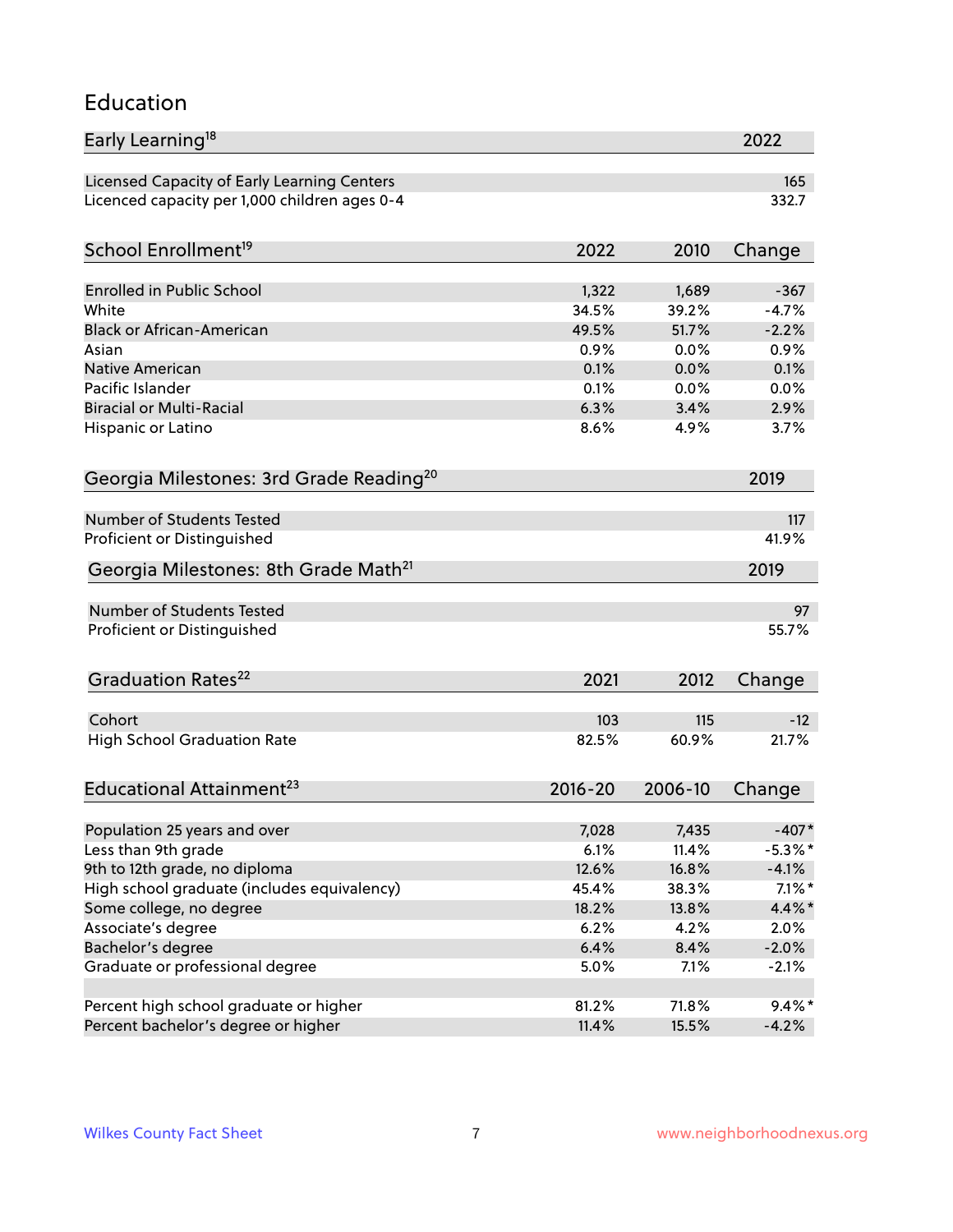#### Housing

| Households by Type <sup>24</sup>                     | 2016-20        | 2006-10        | Change       |
|------------------------------------------------------|----------------|----------------|--------------|
|                                                      |                |                |              |
| <b>Total households</b>                              | 4,115          | 3,999          | 116          |
| Family households (families)                         | 61.5%          | 62.4%          | $-0.9%$      |
| With own children under 18 years                     | 19.6%          | 20.7%          | $-1.1%$      |
| Married-couple family                                | 41.3%          | 37.4%          | 3.9%         |
| With own children of the householder under 18 years  | 12.9%          | 9.5%           | 3.4%         |
| Male householder, no wife present, family            | 5.4%           | 6.3%           | $-0.8%$      |
| With own children of the householder under 18 years  | 1.5%           | 2.2%           | $-0.7%$      |
| Female householder, no husband present, family       | 14.8%          | 18.7%          | $-4.0%$      |
| With own children of the householder under 18 years  | 5.2%           | 9.0%           | $-3.8%$      |
| Nonfamily households                                 | 38.5%          | 37.6%          | 0.9%         |
| Householder living alone                             | 36.8%          | 33.1%          | 3.7%         |
| 65 years and over                                    | 21.8%          | 16.6%          | $5.2%$ *     |
|                                                      |                |                |              |
| Households with one or more people under 18 years    | 25.5%          | 24.2%          | 1.3%         |
| Households with one or more people 65 years and over | 42.6%          | 33.8%          | $8.9\%$ *    |
| Average household size                               | 2.35           | 2.61           | $-0.26*$     |
| Average family size                                  | 3.08           | 3.43           | $-0.36$      |
|                                                      |                |                |              |
| Housing Occupancy <sup>25</sup>                      | $2016 - 20$    | 2006-10        | Change       |
|                                                      |                |                |              |
| Total housing units                                  | 5,166<br>79.7% | 5,169<br>77.4% | $-3$<br>2.3% |
| Occupied housing units                               |                |                |              |
| Vacant housing units                                 | 20.3%          | 22.6%          | $-2.3%$      |
| Homeowner vacancy rate                               | 0.9            | 4.0            | $-3.0$       |
| Rental vacancy rate                                  | 2.5            | 2.8            | $-0.3$       |
|                                                      |                |                |              |
| Units in Structure <sup>26</sup>                     | 2016-20        | 2006-10        | Change       |
|                                                      |                |                |              |
| Total housing units                                  | 5,166          | 5,169          | $-3$         |
| 1-unit, detached                                     | 66.0%          | 71.6%          | $-5.5%$      |
| 1-unit, attached                                     | 0.7%           | 1.8%           | $-1.1%$      |
| 2 units                                              | 3.9%           | 3.3%           | 0.6%         |
| 3 or 4 units                                         | 3.0%           | 1.2%           | $1.7\%$ *    |
| 5 to 9 units                                         | 2.2%           | 0.8%           | 1.5%         |
| 10 to 19 units                                       | 0.0%           | 0.8%           | $-0.8%$      |
| 20 or more units                                     | 0.4%           | 0.3%           | 0.1%         |
| Mobile home                                          | 23.8%          | 20.2%          | 3.5%         |
| Boat, RV, van, etc.                                  | 0.0%           | 0.0%           | 0.0%         |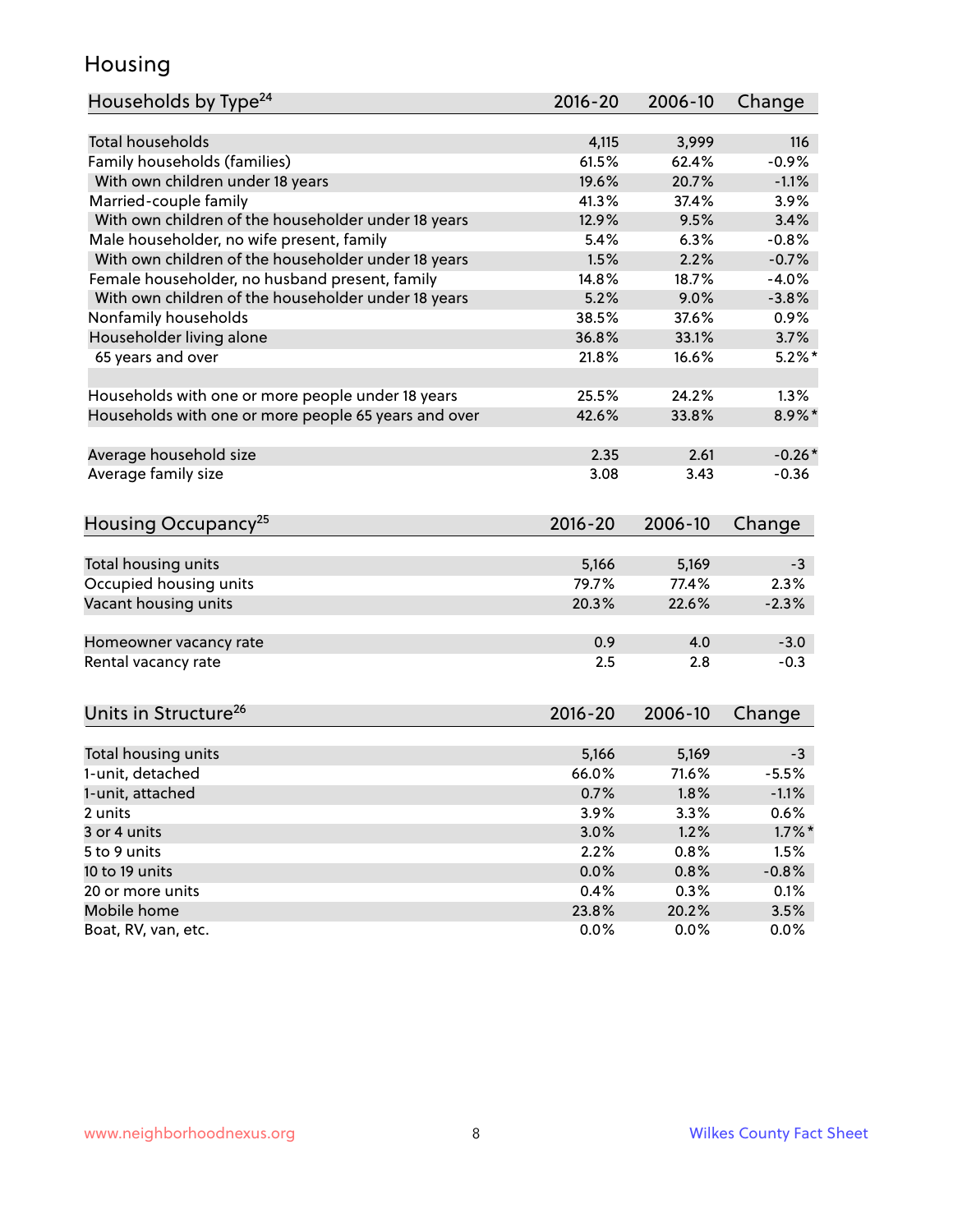# Housing, Continued...

| Year Structure Built <sup>27</sup>             | 2016-20     | 2006-10 | Change     |
|------------------------------------------------|-------------|---------|------------|
|                                                |             |         |            |
| Total housing units                            | 5,166       | 5,169   | $-3$       |
| Built 2014 or later                            | 1.1%        | (X)     | (X)        |
| Built 2010 to 2013                             | 1.2%        | (X)     | (X)        |
| Built 2000 to 2009                             | 6.9%        | 8.0%    | $-1.1%$    |
| Built 1990 to 1999                             | 10.6%       | 14.7%   | $-4.1%$    |
| Built 1980 to 1989                             | 17.7%       | 11.9%   | $5.8\%$ *  |
| Built 1970 to 1979                             | 27.4%       | 21.6%   | $5.8\%$ *  |
| Built 1960 to 1969                             | 12.2%       | 11.5%   | 0.7%       |
| Built 1950 to 1959                             | 10.1%       | 10.2%   | $-0.1%$    |
| Built 1940 to 1949                             | 4.9%        | 4.6%    | 0.3%       |
| Built 1939 or earlier                          | 7.8%        | 17.6%   | $-9.8\%$ * |
| Housing Tenure <sup>28</sup>                   | $2016 - 20$ | 2006-10 | Change     |
| Occupied housing units                         | 4,115       | 3,999   | 116        |
| Owner-occupied                                 | 64.0%       | 71.5%   | $-7.5%$ *  |
| Renter-occupied                                | 36.0%       | 28.5%   | $7.5\%$ *  |
| Average household size of owner-occupied unit  | 2.29        | 2.52    | $-0.23$    |
| Average household size of renter-occupied unit | 2.48        | 2.84    | $-0.37$    |
| Residence 1 Year Ago <sup>29</sup>             | 2016-20     | 2006-10 | Change     |
|                                                |             |         |            |
| Population 1 year and over                     | 9,743       | 10,532  | $-789*$    |
| Same house                                     | 90.1%       | 90.9%   | $-0.8%$    |
| Different house in the U.S.                    | 9.9%        | 9.1%    | 0.7%       |
| Same county                                    | 5.9%        | 4.6%    | 1.3%       |
| Different county                               | 3.9%        | 4.5%    | $-0.6%$    |
| Same state                                     | 3.2%        | 3.4%    | $-0.1%$    |
| Different state                                | 0.7%        | 1.1%    | $-0.5%$    |
| Abroad                                         | 0.0%        | 0.0%    | 0.0%       |
| Value of Housing Unit <sup>30</sup>            | 2016-20     | 2006-10 | Change     |
|                                                |             |         |            |
| Owner-occupied units                           | 2,635       | 2,861   | $-226$     |
| Less than \$50,000                             | 25.5%       | 22.7%   | 2.8%       |
| \$50,000 to \$99,999                           | 36.6%       | 37.1%   | $-0.5%$    |
| \$100,000 to \$149,999                         | 12.7%       | 14.9%   | $-2.2%$    |
| \$150,000 to \$199,999                         | 8.8%        | 4.9%    | 3.9%*      |
| \$200,000 to \$299,999                         | 8.5%        | 8.0%    | 0.4%       |
| \$300,000 to \$499,999                         | 5.4%        | 7.8%    | $-2.3%$    |
| \$500,000 to \$999,999                         | 2.1%        | 3.0%    | $-0.9%$    |
| \$1,000,000 or more                            | 0.3%        | 1.5%    | $-1.2%$    |
| Median (dollars)                               | 79,000      | 84,700  | $-5,700$   |
| Mortgage Status <sup>31</sup>                  | $2016 - 20$ | 2006-10 | Change     |
| Owner-occupied units                           | 2,635       | 2,861   | $-226$     |
| Housing units with a mortgage                  | 40.1%       | 49.1%   | $-9.0\%$ * |
| Housing units without a mortgage               | 59.9%       | 50.9%   | $9.0\%$ *  |
|                                                |             |         |            |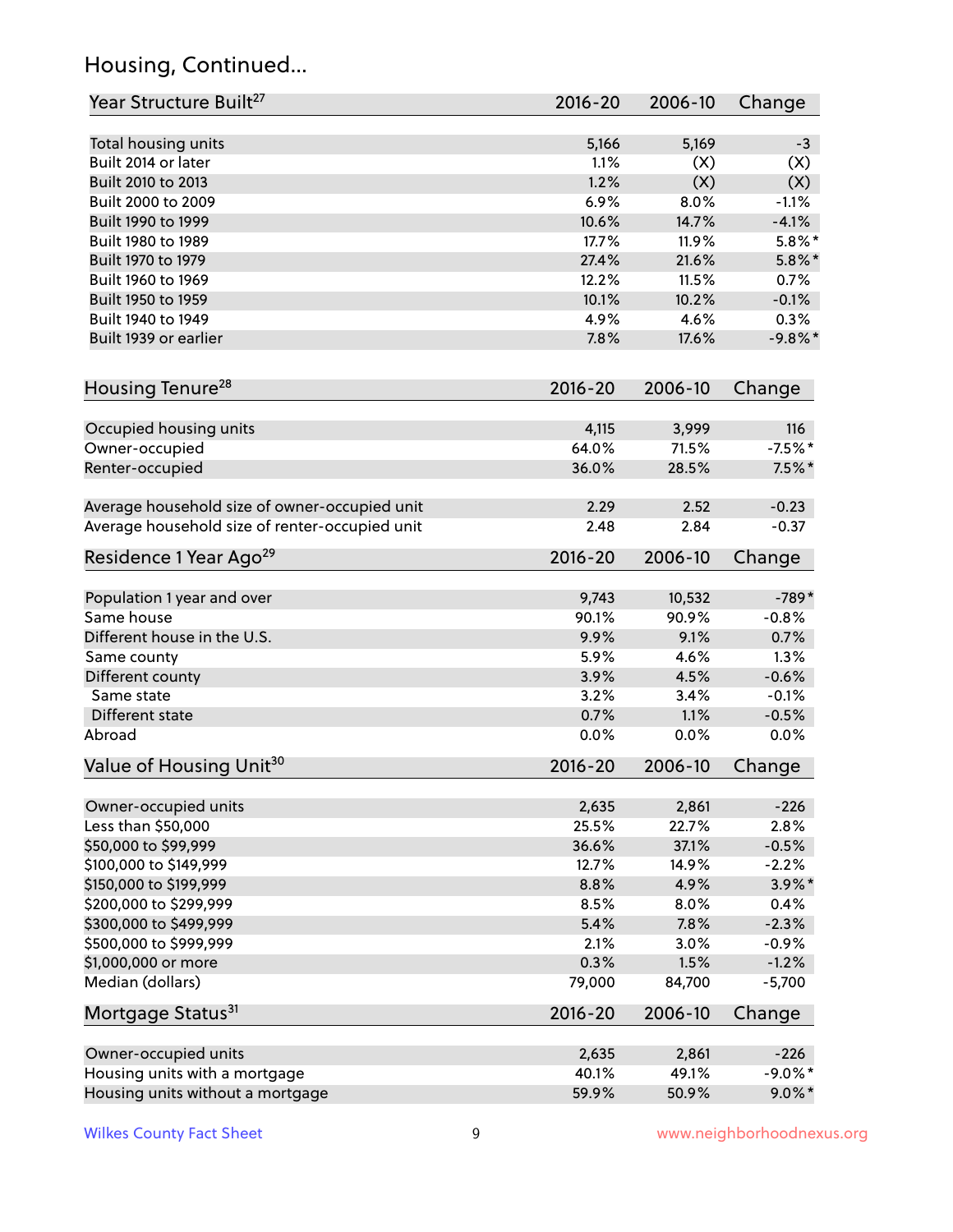# Housing, Continued...

| Selected Monthly Owner Costs <sup>32</sup>                                            | 2016-20     | 2006-10   | Change      |
|---------------------------------------------------------------------------------------|-------------|-----------|-------------|
| Housing units with a mortgage                                                         | 1,057       | 1,404     | $-347*$     |
| Less than \$300                                                                       | 0.5%        | 0.1%      | 0.3%        |
| \$300 to \$499                                                                        | 0.6%        | 2.6%      | $-2.0%$     |
| \$500 to \$999                                                                        | 41.3%       | 52.6%     | $-11.2%$    |
| \$1,000 to \$1,499                                                                    | 36.2%       | 31.1%     | 5.2%        |
| \$1,500 to \$1,999                                                                    | 10.2%       | 6.3%      | 3.9%        |
| \$2,000 to \$2,999                                                                    | 8.6%        | 6.6%      | 2.1%        |
| \$3,000 or more                                                                       | 2.6%        | 0.9%      | 1.7%        |
| Median (dollars)                                                                      | 1,067       | 954       | $113*$      |
|                                                                                       |             |           |             |
| Housing units without a mortgage                                                      | 1,578       | 1,457     | 121         |
| Less than \$150                                                                       | 1.6%        | 2.0%      | $-0.3%$     |
| \$150 to \$249                                                                        | 4.1%        | 12.0%     | $-8.0\%$ *  |
| \$250 to \$349                                                                        | 30.7%       | 24.5%     | 6.2%        |
| \$350 to \$499                                                                        | 35.2%       | 36.0%     | $-0.7%$     |
| \$500 to \$699                                                                        | 18.3%       | 19.9%     | $-1.7%$     |
| \$700 or more                                                                         | 10.1%       | 5.6%      | 4.5%        |
| Median (dollars)                                                                      | 404         | 384       | 20          |
| Selected Monthly Owner Costs as a Percentage of<br>Household Income <sup>33</sup>     | $2016 - 20$ | 2006-10   | Change      |
| Housing units with a mortgage (excluding units where<br>SMOCAPI cannot be computed)   | 1,057       | 1,400     | $-343*$     |
| Less than 20.0 percent                                                                | 38.2%       | 33.8%     | 4.4%        |
| 20.0 to 24.9 percent                                                                  | 26.4%       | 15.0%     | $11.4\%$ *  |
| 25.0 to 29.9 percent                                                                  | 13.2%       | 7.6%      | $5.6\%$ *   |
| 30.0 to 34.9 percent                                                                  | 1.9%        | 6.1%      | $-4.2%$     |
| 35.0 percent or more                                                                  | 20.2%       | 37.5%     | $-17.3\%$ * |
| Not computed                                                                          | 0           | 4         | $-4$        |
| Housing unit without a mortgage (excluding units where<br>SMOCAPI cannot be computed) | 1,570       | 1,457     | 113         |
| Less than 10.0 percent                                                                | 35.1%       | 27.3%     | 7.8%        |
| 10.0 to 14.9 percent                                                                  | 15.9%       | 8.7%      | $7.2\%$ *   |
| 15.0 to 19.9 percent                                                                  | 8.6%        | 18.9%     | $-10.3\%$ * |
| 20.0 to 24.9 percent                                                                  | 4.0%        | 7.9%      | $-3.9%$     |
| 25.0 to 29.9 percent                                                                  | 4.9%        | 5.2%      | $-0.3%$     |
| 30.0 to 34.9 percent                                                                  | 8.5%        | 7.4%      | 1.1%        |
| 35.0 percent or more                                                                  | 22.9%       | 24.6%     | $-1.6%$     |
| Not computed                                                                          | $\bf 8$     | $\pmb{0}$ | 8           |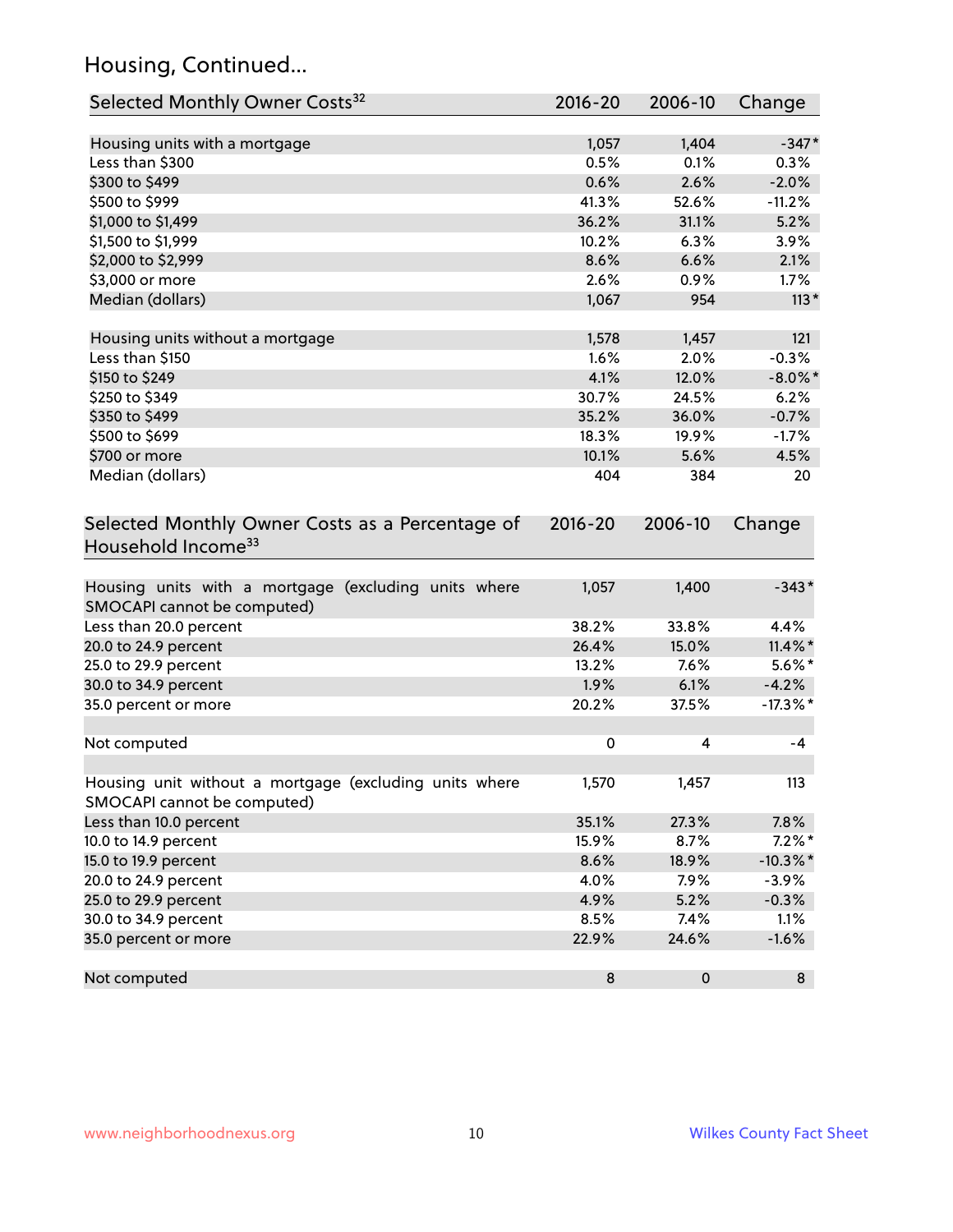# Housing, Continued...

| Gross Rent <sup>34</sup>                                     | $2016 - 20$ | 2006-10 | Change      |
|--------------------------------------------------------------|-------------|---------|-------------|
|                                                              |             |         |             |
| Occupied units paying rent                                   | 1,170       | 939     | 231         |
| Less than \$200                                              | 1.2%        | 3.6%    | $-2.4%$     |
| \$200 to \$499                                               | 20.9%       | 50.9%   | $-30.1\%$ * |
| \$500 to \$749                                               | 30.9%       | 28.2%   | 2.7%        |
| \$750 to \$999                                               | 34.9%       | 9.6%    | 25.3%*      |
| \$1,000 to \$1,499                                           | 10.6%       | 6.6%    | 4.0%        |
| \$1,500 to \$1,999                                           | 1.5%        | 1.1%    | 0.5%        |
| \$2,000 or more                                              | 0.0%        | 0.0%    | $0.0\%$     |
| Median (dollars)                                             | 694         | 482     | $212*$      |
|                                                              |             |         |             |
| No rent paid                                                 | 310         | 199     | 111         |
|                                                              |             |         |             |
| Gross Rent as a Percentage of Household Income <sup>35</sup> | $2016 - 20$ | 2006-10 | Change      |
|                                                              |             |         |             |
| Occupied units paying rent (excluding units where GRAPI      | 1,161       | 848     | $313*$      |
| cannot be computed)                                          |             |         |             |
| Less than 15.0 percent                                       | 24.7%       | 19.3%   | 5.4%        |
| 15.0 to 19.9 percent                                         | 7.8%        | 4.4%    | 3.5%        |
| 20.0 to 24.9 percent                                         | 6.1%        | 7.2%    | $-1.1%$     |
| 25.0 to 29.9 percent                                         | 4.7%        | 14.4%   | $-9.6%$     |
| 30.0 to 34.9 percent                                         | 6.3%        | 18.2%   | $-11.9%$    |
| 35.0 percent or more                                         | 50.3%       | 36.6%   | 13.7%*      |
|                                                              |             |         |             |

| Not computed | 210 | 290 | າດ |
|--------------|-----|-----|----|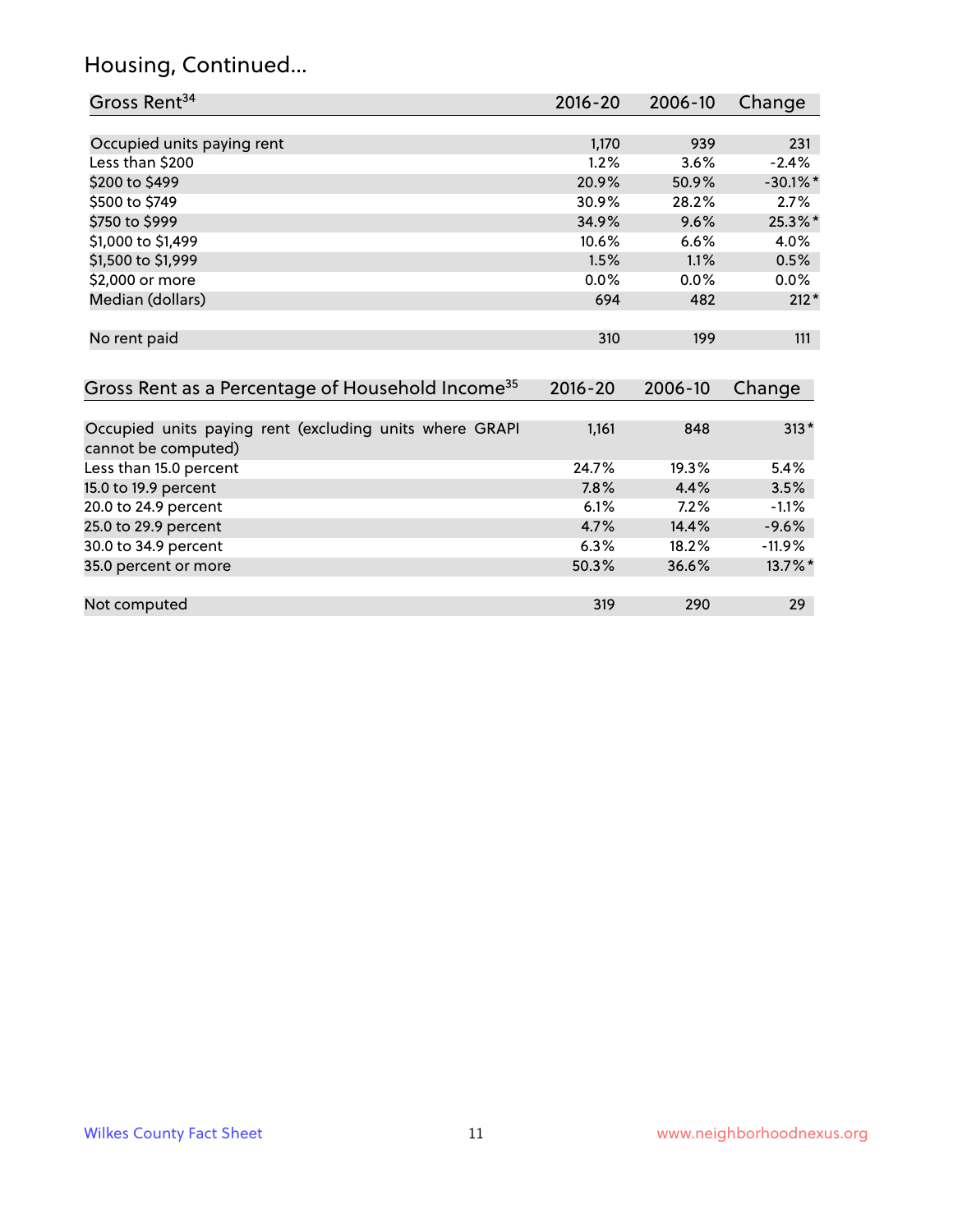# Community Involvement

| Voter Registration and Turnout <sup>36</sup> | 2020  |
|----------------------------------------------|-------|
|                                              |       |
| Active registered voters                     | 6.789 |
| Number voted in Presidential election        | 4.984 |
| Percent voted in Presidential election       | 73.4% |

#### Transportation

| Commuting to Work <sup>37</sup>           | 2016-20     | 2006-10 | Change    |
|-------------------------------------------|-------------|---------|-----------|
|                                           |             |         |           |
| Workers 16 years and over                 | 3,768       | 3,609   | 159       |
| Car, truck, or van - drove alone          | 82.8%       | 68.3%   | 14.5%*    |
| Car, truck, or van - carpooled            | 12.4%       | 17.7%   | $-5.3%$   |
| Public transportation (excluding taxicab) | 0.2%        | $0.9\%$ | $-0.6%$   |
| Walked                                    | 1.4%        | 6.9%    | $-5.5%$ * |
| Other means                               | 0.6%        | 3.3%    | $-2.7%$   |
| Worked at home                            | 2.6%        | 2.9%    | $-0.3%$   |
| Mean travel time to work (minutes)        | 27.5        | 22.7    | $4.7*$    |
| Vehicles Available <sup>38</sup>          | $2016 - 20$ | 2006-10 | Change    |
| Occupied housing units                    | 4,115       | 3,999   | 116       |
| No vehicles available                     | 10.3%       | 12.0%   | $-1.7%$   |
| 1 vehicle available                       | 34.5%       | 35.2%   | $-0.7%$   |
| 2 vehicles available                      | 30.0%       | 28.4%   | $1.6\%$   |
| 3 or more vehicles available              | 25.2%       | 24.3%   | $0.9\%$   |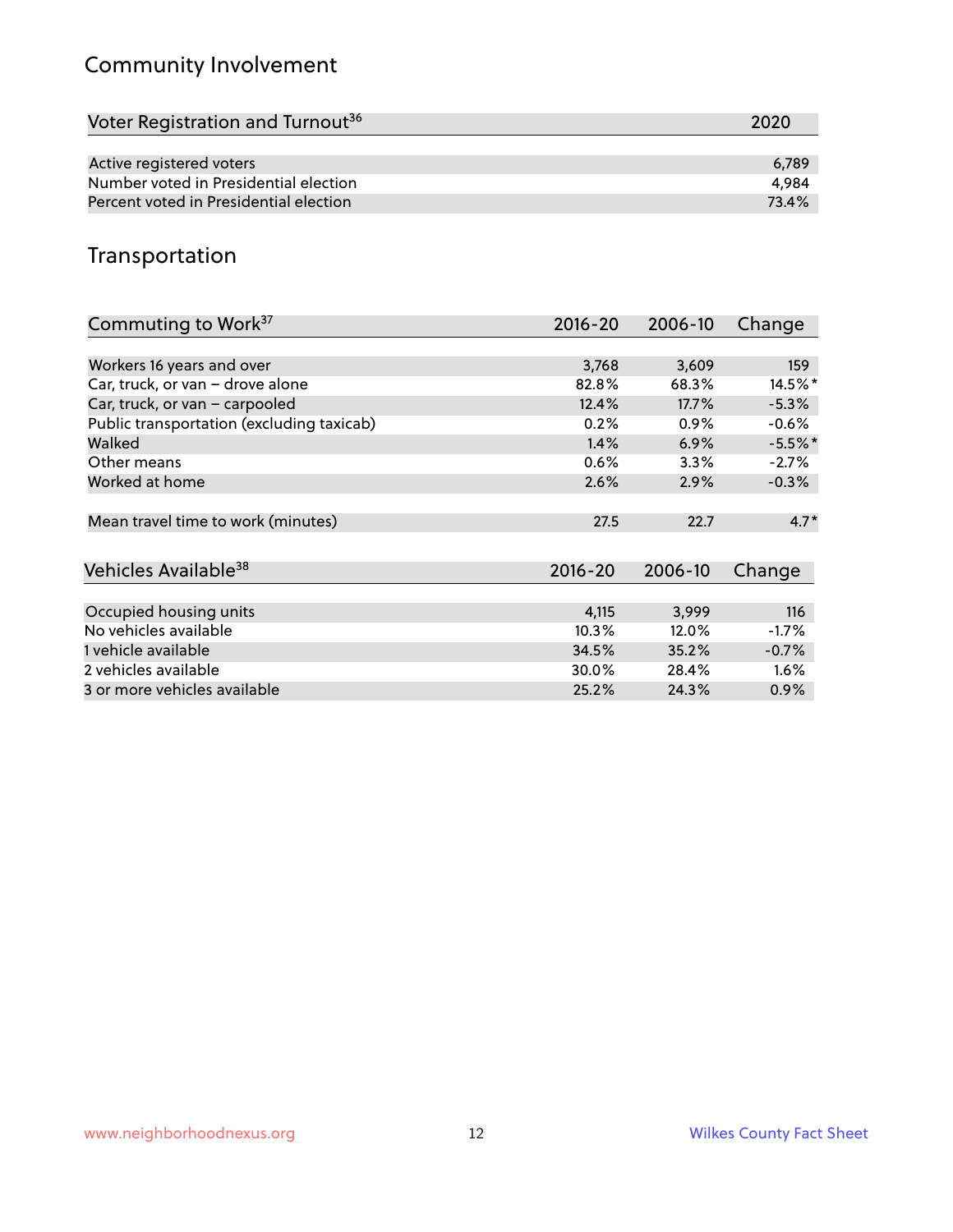#### Health

| Health Insurance coverage <sup>39</sup> | 2016-20 |
|-----------------------------------------|---------|
|-----------------------------------------|---------|

| Civilian Noninstitutionalized Population                | 9,709 |
|---------------------------------------------------------|-------|
| With health insurance coverage                          | 86.8% |
| With private health insurance coverage                  | 56.0% |
| With public health coverage                             | 45.0% |
| No health insurance coverage                            | 13.2% |
| Civilian Noninstitutionalized Population Under 19 years | 2,204 |
| No health insurance coverage                            | 16.0% |
| Civilian Noninstitutionalized Population 19 to 64 years | 5,243 |
| In labor force:                                         | 3,598 |
| Employed:                                               | 3,524 |
| With health insurance coverage                          | 82.7% |
| With private health insurance coverage                  | 32.4% |
| With public coverage                                    | 6.6%  |
| No health insurance coverage                            | 17.3% |
| Unemployed:                                             | 74    |
| With health insurance coverage                          | 70.3% |
| With private health insurance coverage                  | 32.4% |
| With public coverage                                    | 43.2% |
| No health insurance coverage                            | 29.7% |
| Not in labor force:                                     | 1,645 |
| With health insurance coverage                          | 81.9% |
| With private health insurance coverage                  | 45.8% |
| With public coverage                                    | 48.9% |
| No health insurance coverage                            | 18.1% |

#### **Health Factors Most Recent** Premature Death (YPLL before age 75 per 100,000 population, age-adjusted)<sup>40</sup> 10,022.8

| Premature Death (YPLL before age 75 per 100,000 population, age-adjusted) <sup>10</sup> | 10.022.8 |
|-----------------------------------------------------------------------------------------|----------|
| Average number of Physically Unhealthy Days <sup>41</sup>                               | 5.3      |
| Average number of Mentally Unhealthy Days <sup>42</sup>                                 | 5.8      |
| Low Birthweight Births <sup>43</sup>                                                    | 10.4%    |
| Diabetes Prevalence <sup>44</sup>                                                       | 14.6%    |
| HIV Prevalence (per 100,000 population) <sup>45</sup>                                   | 251.8    |
| Rate, Deduplicated ER Visits for Asthma, Ages 0-17 <sup>46</sup>                        | 1.407.9  |